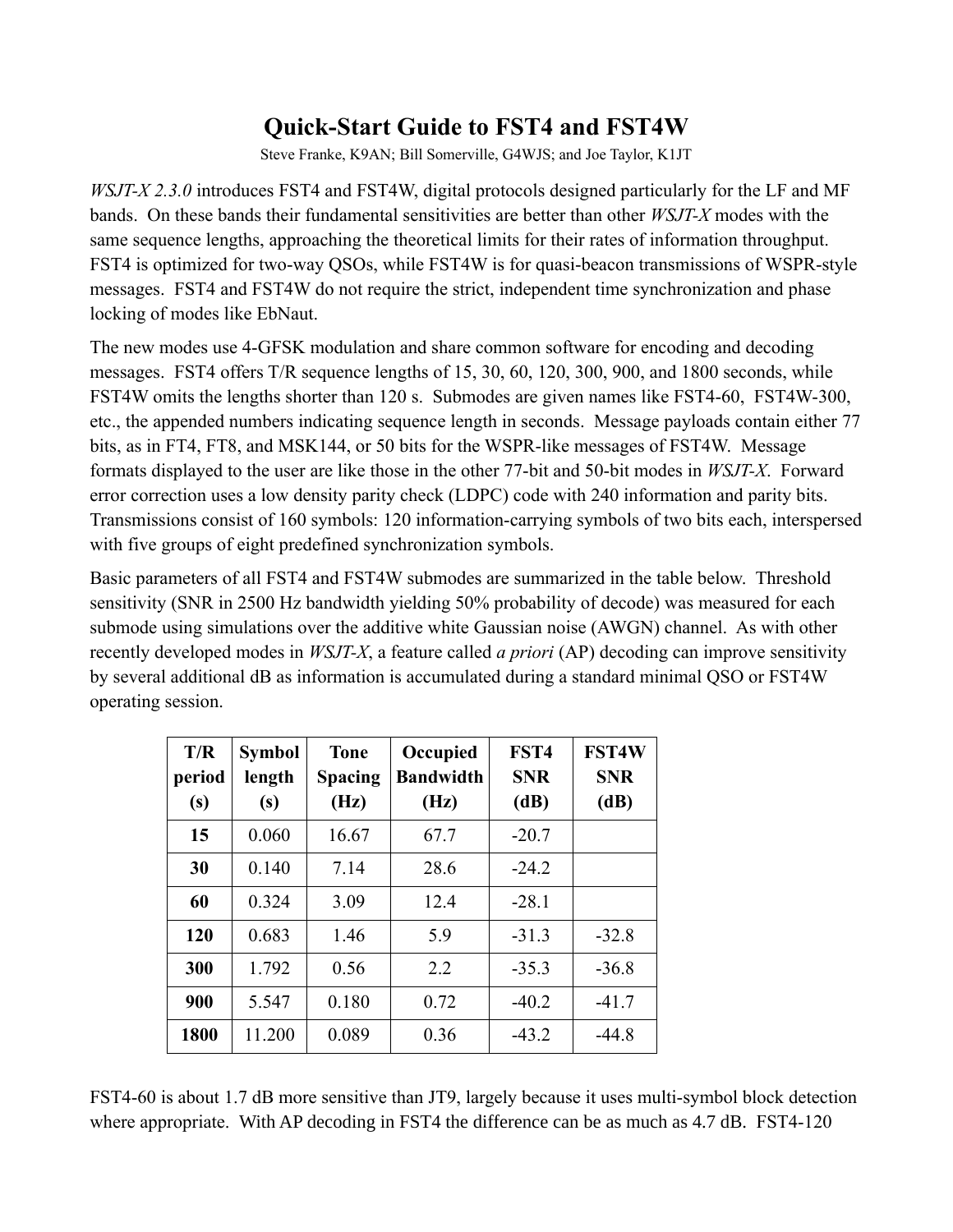and the longer sequence lengths are proportionally more sensitive. FST4W-120 is about 1.4 dB better than standard WSPR, and with its 30-minute sequences FST4W-1800 reaches a threshold SNR of nearly -45 dB. We strongly recommend that users of JT9 and WSPR on the LF and MF bands should migrate to using FST4 and FST4W, instead.

You may think of other applications for the new modes beyond those discussed here. Keep in mind that these are very narrow-band modes; achieving the sensitivities listed in the table requires that oscillator drifts and path-induced Doppler shifts must be less than the tone spacing, over the full sequence length. As one example of a different application, the short-sequence submode FST4-15 has been found very effective on 50 MHz ionospheric scatter paths. At the opposite extreme of transmission length, VK7MO and VK7ZBX have had good success using FST4W-1800 for non-lineof-sight optical scattering communication, spanning obstructed paths as long as 153 km by using LED arrays, Fresnel lenses, and photo-detectors.

Operators familiar with *WSJT-X* will find using FST4 and FST4W straightforward. Most on-screen controls, auto-sequencing, and other features behave as in other modes. Operating conventions on the LF and MF bands make it useful to have additional user controls to set the active frequency range used by the decoder. When **File**  $\rightarrow$  **Settings**  $\rightarrow$  **General**  $\rightarrow$  **Single decode** is unchecked, spin boxes labeled **F Low** and **F High** set lower and upper frequency limits for the FST4 decoder.



The limits are marked by dark green angle-bracket symbols **< >** on the Wide Graph frequency scale:

| WSJT-X - Wide Graph       |     |         |      |                      |      |      |      |      |      | $\overline{\phantom{a}}$                                                             |      |
|---------------------------|-----|---------|------|----------------------|------|------|------|------|------|--------------------------------------------------------------------------------------|------|
| $\boxed{\smile}$ Controls | 600 | $800 -$ | 1000 | 1200                 | 1400 | 1600 | 1800 | 2000 | 2200 | 2400                                                                                 | 2600 |
|                           |     |         |      | د بالا راهبان بارسان |      |      |      |      |      | المطاعمات والمناسبات والمسامع المساحي والمساحة والمساحية والمساحي والمساحية والمساحي |      |

If **Single decode** is checked the **F Low** and **F High** controls and green < > markers disappear, and decoding takes place only in the range  $\mathbf{R} \times \mathbf{F} \cdot \mathbf{r} = \mathbf{F} \cdot \mathbf{r} \cdot \mathbf{r}$ 

For FST4W the default **Rx Freq** is 1500 Hz and **F Tol** is 100 Hz, so the active decoding range is the same as for WSPR, 1400 to 1600 Hz. However, you can select different center frequencies and **F Tol** values to conform with operating conventions on LF and MF bands.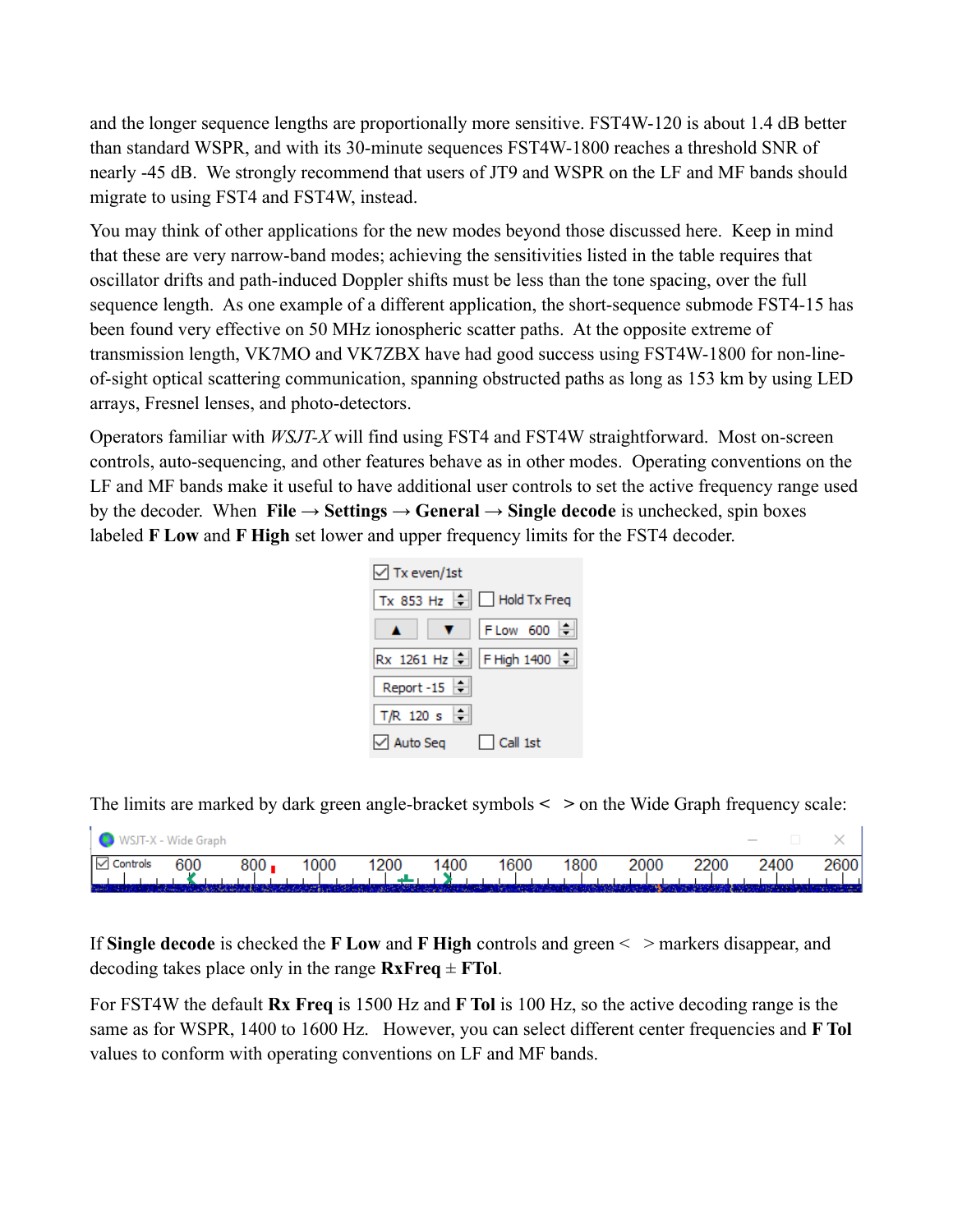A new drop-down control below **F Tol** offers a round-robin mode for scheduling FST4W transmissions:



If three operators agree in advance to select the options **1/3**, **2/3**, and **3/3**, for example, their FST4W transmissions will occur in a fixed sequence with no two stations transmitting simultaneously. Sequence 1 is the first sequence after 00:00 UTC. For WSPR-like scheduling behavior, you should select **Random** with this control.

To see the presently suggested default FST4 and FST4W frequencies in the drop-down band-change control you must to do a one-time reset. Go to **File**  $\rightarrow$  **Settings**  $\rightarrow$  **Frequencies**, then right-click on the **Working Frequencies** table and select **Reset**.

Optional noise blanking is available and has been found effective in handling atmospheric noise on the LF and MF bands. A spinner control labeled **NB nn %** is located on the FST4 and FST4W main window, just below the band-change control. Set this control to a suggested percentage of data samples to be blanked. We have found that levels in the range  $5 - 15\%$  work well in summer conditions on LF/MF bands, but you will probably want to experiment. Data displayed on the waterfall and saved to .wav files do not have noise blanking applied, so you can experiment after the fact.

An experimental feature uses negative settings of **NB** to trigger a "try everything" approach to noise blanking: -1% causes the decoder to try 0, 5, 10, 15, and 20% blanking, and -2% tries 0, 2, 4, …, 20%. In FST4 mode the trials with nonzero blanking percentages are active only in the frequency range **RxFreq**  $\pm$  **FTol**. Negative settings of **NB** can be very effective, but will slow the decoding procedure by significant amounts.

As an example of capabilities of the new modes, the screen shot on the next page shows FST4W-300 signals received on the 2200 m band at NO3M (locator EN91WR) on September 9, 2020. The distances involved are 3501 km to N6LF and 14,976 km to VK4YB. Numbers at the end of each decoded line are measured path Doppler spread in Hz. (To activate this feature, create a file named plotspec in the current working directory and start *WSJT-X* from the command line there.) As a general rule, decoding requires Doppler spreads less than the submode tone spacing. Sensitivity is best when Doppler spread is no more than  $1/8$  of the tone spacing.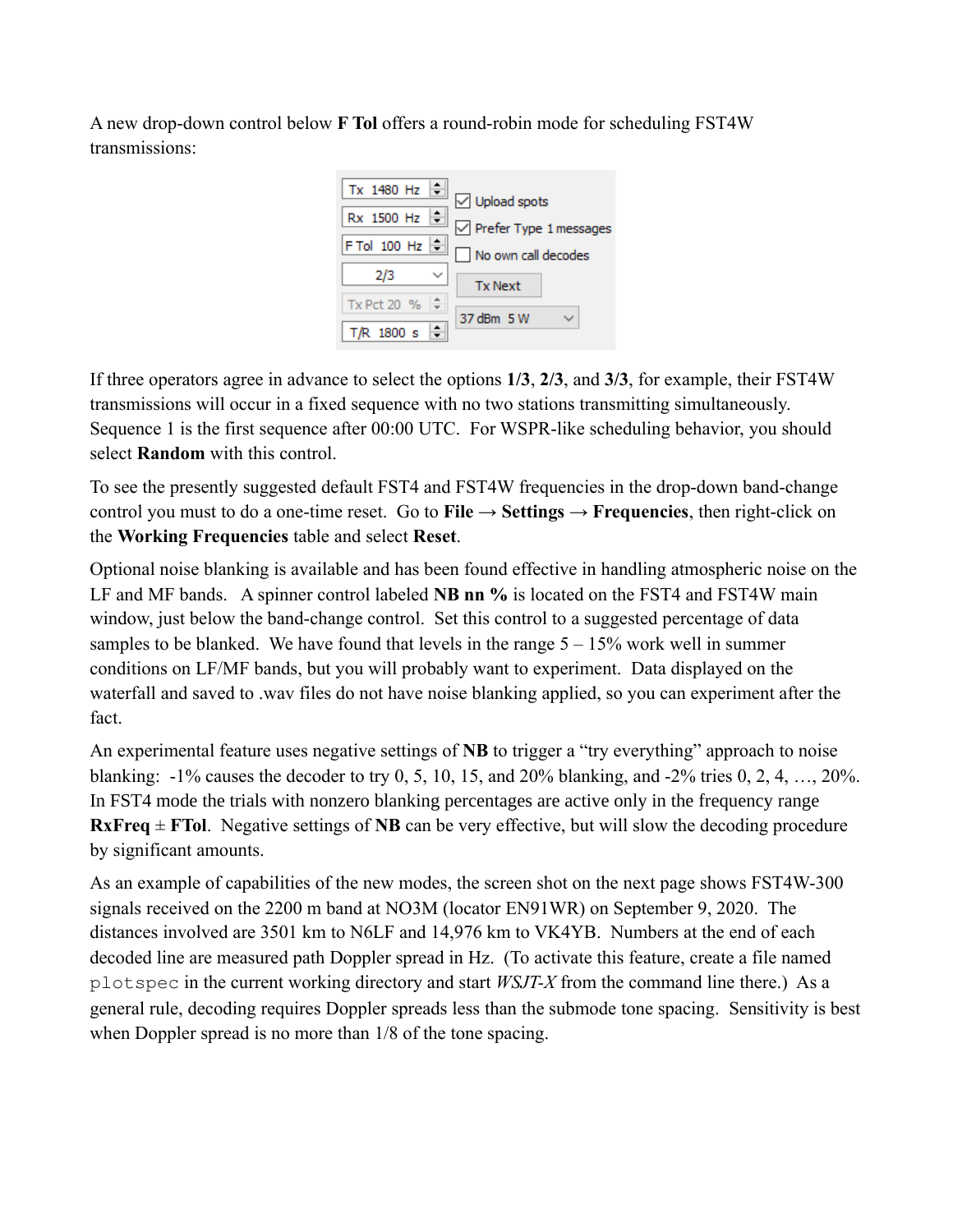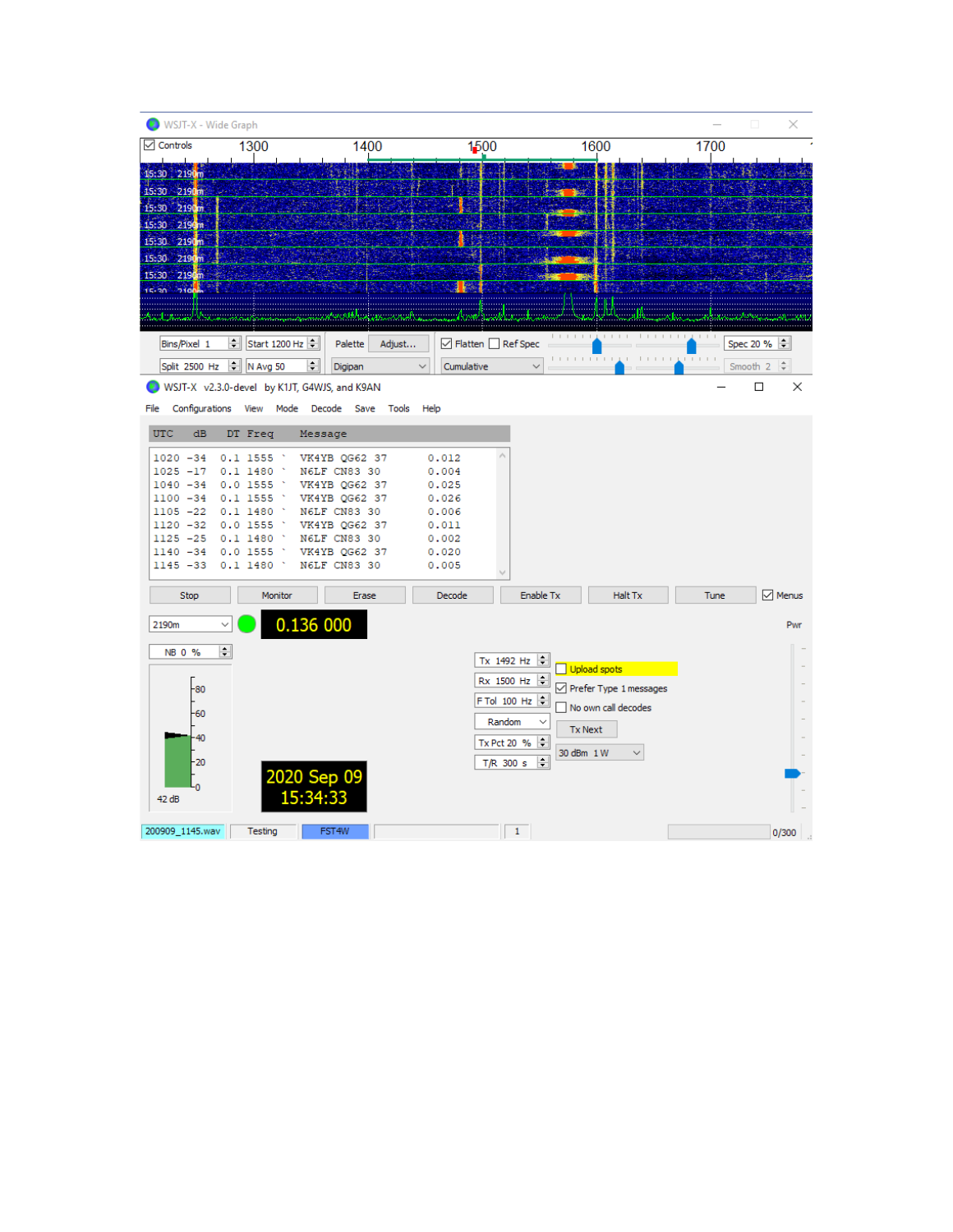## **Appendix A: Message Formats for FST4 and FST4W**

Source encoding of FST4 messages is described in reference [1]. All messages are encoded into a 77 bit payload. To avoid transmitting a long string of zeros when sending CQ messages, the assembled 77-bit message is bitwise exclusive-OR'ed with the following pseudo- random sequence before computing the CRC and FEC parity bits:

01001010010111101000100110110100101100001000101001111001010101011011111000101

The receiving software applies this exclusive-OR procedure a second time, to restore the original 77 bit payload.

A 24-bit cyclic redundancy check (CRC) is calculated from and appended to each 77-bit information packet to create a 101-bit message-plus-CRC word. The CRC algorithm uses the polynomial 0x100065b (hexadecimal) and an initial value of zero.

Forward error correction is accomplished using a (240,101) LDPC code. The generator matrix has 139 rows and 101 columns. It is defined in the file generator\_fst4.dat. Nonzero values in row *i* of the matrix specify which of the 101 message-plus-CRC bits must be summed, modulo 2, to produce the *i*<sup>th</sup> parity-check bit. The 139 parity bits are appended to the 101 message-plus-CRC bits to create a 240-bit codeword.

Pairs of codeword bits are mapped to tone indices with values in the range 0 - 3 using the Gray encoding given in the third column of Table 3, in reference [1]. The resulting sequence of 120 channel symbols,  $a_n$ ,  $n=0, 1, 2, \ldots, 119$  are divided into 4 groups:

$$
M_A = \{a_0, a_1, ..., a_{29}\}
$$
  
\n
$$
M_B = \{a_{30}, a_{31}, ..., a_{59}\}
$$
  
\n
$$
M_C = \{a_{60}, a_{61}, ..., a_{89}\}
$$
  
\n
$$
M_D = \{a_{90}, a_{91}, ..., a_{119}\}.
$$

Synchronization is accomplished by embedding five 8-symbol synchronization words in the transmitted frame. The sync words are defined as follows:

 $S_1 = \{0, 1, 3, 2, 1, 0, 2, 3\}$  $S_2 = \{2, 3, 1, 0, 3, 2, 0, 1\}.$ 

The complete set of 160 channel symbols is assembled as the sequence

 $b_n = \{S_1, M_A, S_2, M_B, S_1, M_C, S_2, M_D, S_1\}.$ 

Source encoding of FST4W messages is described in reference [2]. All messages are encoded into a 50-bit payload. A 24-bit cyclic redundancy check (CRC) is calculated from and appended to each 50 bit information packet to create a 74-bit message-plus-CRC word. The CRC algorithm uses the polynomial 0x100065b (hexadecimal) and an initial value of zero.